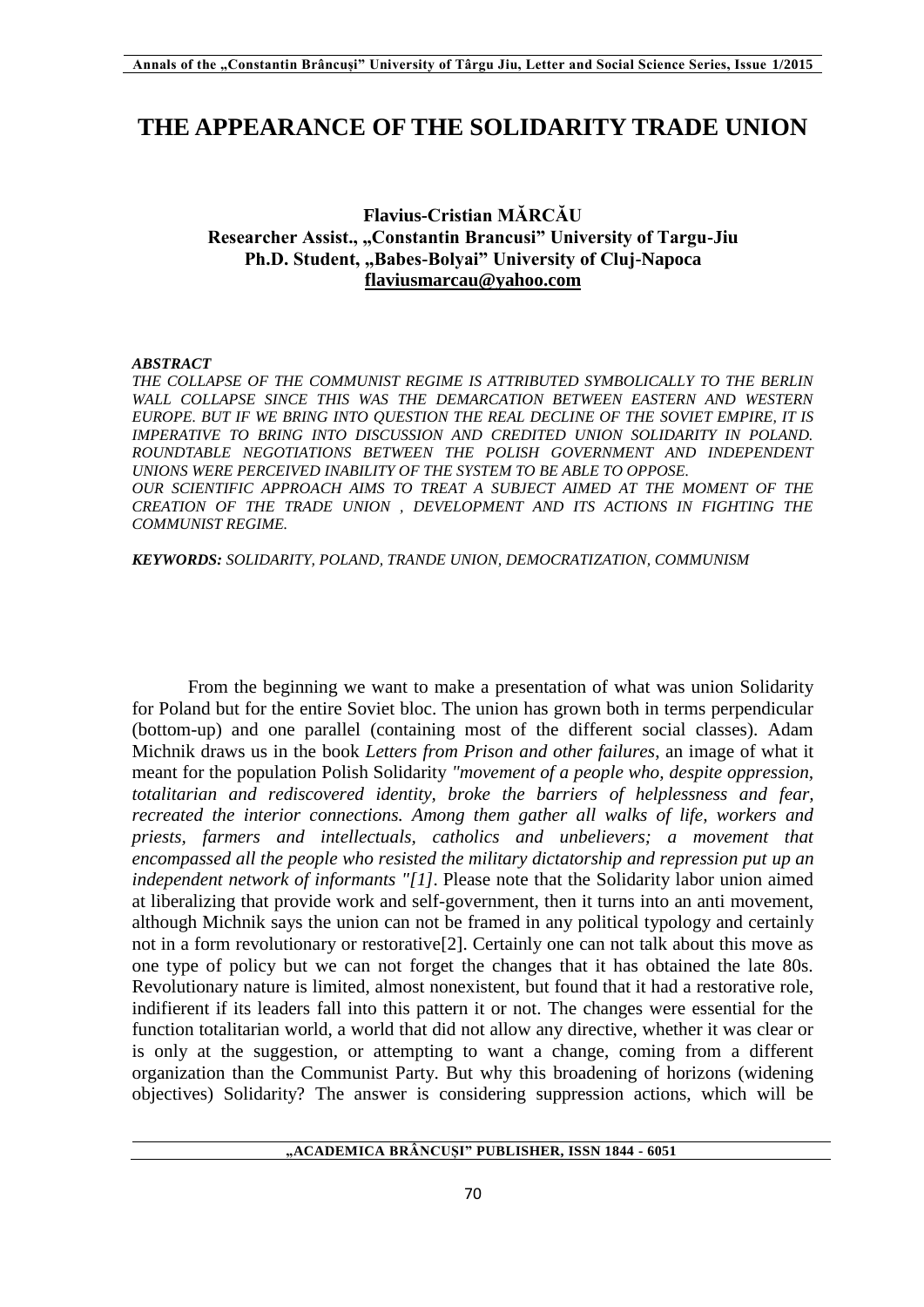discussed below me, that the state has undertaken against the union movement and its members. Basically, the trade union movement has advanced the movement to support the labor movement, the union for supporting independence, *"fidelity to Christian standards and labor freedom movement"[3].*

Any member of the union became suspicious and treated as such by the government and the police system but not taken into account how people can give rise suspected outbreaks of spiritual values that unite them all against a single enemy. Psychology of one person will never work as a mass[4] psychology. This proved to be possible even communist leaders has overlooked.

The independent trade union Autocephalous "Solidarity" (Niezależny Samorządny Związek Zawodowy "Solidarność") was a union federation founded in September 1980 in Gdańsk in Poland, as a result of strikes in the summer of 1980, suffered a decline. On 17 September 1980 representatives of workers across the country have concluded that an independent trade union, formed the most important national proves to be necessary, such as the Solidarity trade union was founded. Lech Walesa is the first president of the union, following the election of its first congress of the federation in 1981.

Besides strikes in 1980 which represented only catalyst that led to the outlawing of union but the real reason was Moscow's pressure on the Polish government on strengthening its position on union policy since he assumed ( or so it was perceived movement) the role of political movement and the first congress debated problem of social ownership of the means of production.

A rough measure that the Kremlin has imposed since both domestic and international context in which the Soviet bloc but the fact is that the evolution of Poland towards a pluralist state is likely to push the totalitarian regime to a slippery slope which would not be able to return. Besides these issues, contamination syndrome, positive for the West but negative for communism, levels are too high given the risk of representing a domino effect in the Soviet bloc. The last weeks of 1981 it became clear that Moscow will intervene in one way or another, to end the current deviation from Poland. A diversion was stopped by General Jaruzelski using armed forces to restore *social order* and the establishment of the *state of siege* throughout Poland. We consider that these actions of General were made to order and agreement with the Kremlin. The latter designating him Marshal Kulikov, commander in chief of the armies of the Warsaw Treaty, to control direct suppression of union operations [5].

As a result of pressure from Moscow, General Wojciech Jaruzelski, lightning strikes and decrees on 13 December 1981 martial law throughout the country. Some union leaders are caught and arrested, and Poland is governed as a result of martial law, by the Military Council of National Salvation is composed of 21 generals and superior officers[6].

*"The detention of those arrested was not in communist prisons in extermination, as was fashionable during the communist regime. For example, Lech Walesa spent years of imprisonment in a house party, which subsequently elected as President of Poland, spent repeatedly, some presidential leave "[7].*

As a result of decreeing the martial law in the country erupted different workers' protests were suppressed by police ZOMO troops (Zmotoryzowane Odwody Milicji Obywatelskiej). At December 16, 1981, security forces opened fire on protesters (Wujek mine), killing nine people. Due to aggressive involvement of the state in suppressing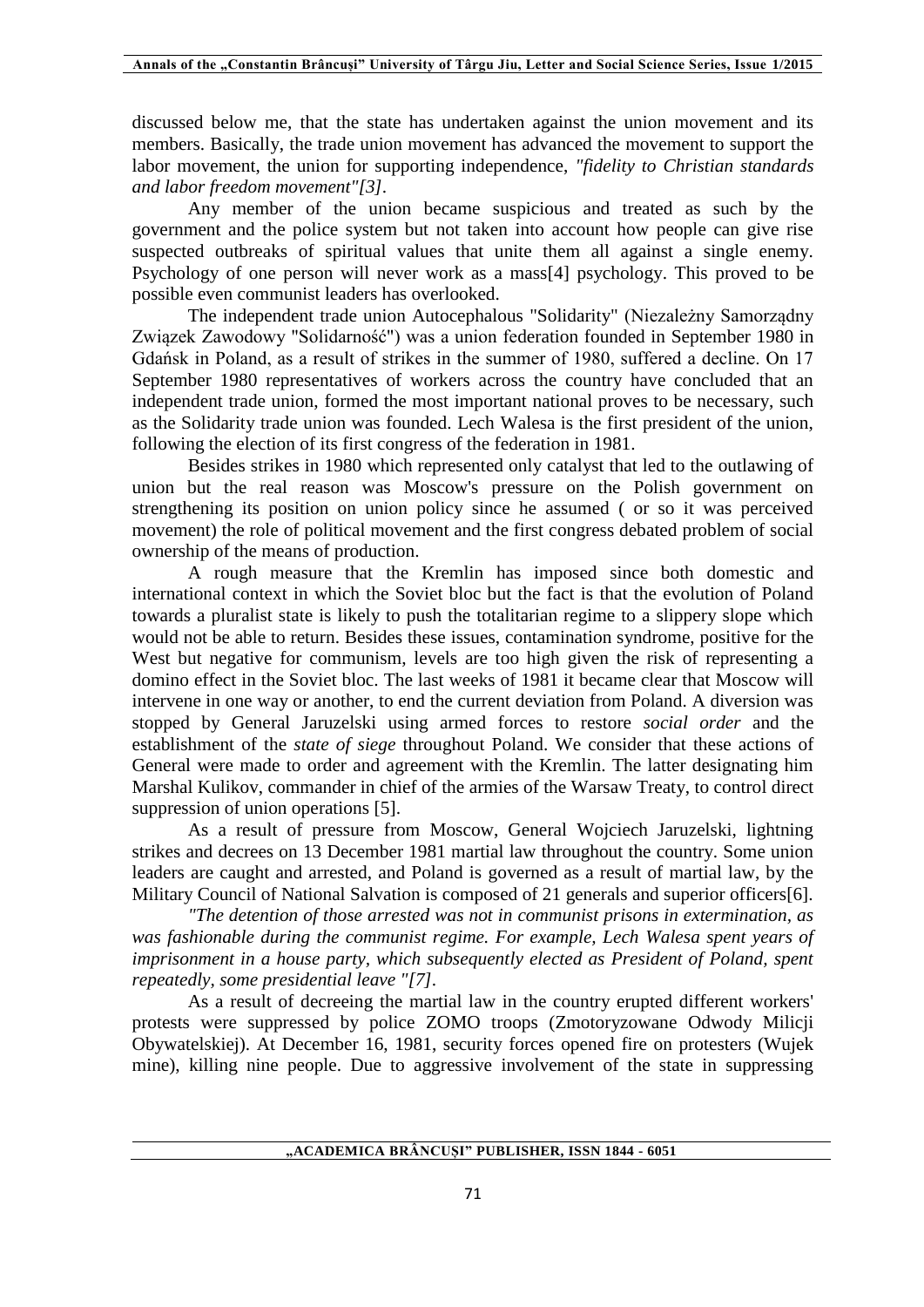demonstrations, strikes cease on 28 December and Solidarity trade union movement seems powerless[8]. This is outlawed on October 8, 1982.

Martial law ended this union for a period of almost five years, and although dissolved by law, Solidarity has made his presence felt in public life by its members who still work in a clandestine organization and organizations conspiratorial nature ad -hoc. The latter aimed mainly work release, education, legal counseling and providing material aid type, those who became convicted or received various fines. In 1981, according to Adrian Pop, included about 10 million union members and supporters were so different constitution on funds, if needed, were available to those persecuted by the regime. Solidarity members, since 1981, started a rapid recovery and clandestine trade union organization so that on 22 April 1982 was created Provisional Coordination Commission (TKK) which represent the national governing body for all activities Solidarity. For example, the TKK was responsible for producing publications periodical, books and brochures as well as organizing clandestine radio. Besides having the coordination they have in coordinating and protests of Solidarity. Regarding trade union organization, its leaders were considering setting up a support structure located on the territory of Western countries (Brussels) - Solidarity Trade Union Coordinating Office in Brussels (BCSSB). Its role was becoming particularly important given that the target connection between centers of Polish emigration to facilitate logistical and financial support of clandestine trade union movement in the country[9]. We could say a bold move considering that anyone traveling abroad became targets of stakeouts, except a small part of the members of the regime structures.

TKK was composed of leaders of the main regions: Zbigniew Bujak (Mazovia), Wladyslaw Hardek (Little Popon), Bogdan Lis (Gdansk), Wladyslaw Frasyniuk (Lower Silesia) and Eugeniusz Szmiejko, as a member of the National Commission and was BCSSB coordinated by Jerzy Milewski[10].

Although some union leaders were imprisoned with the introduction of martial law on December 31, 1982, it was suspended, and a good part of those in detention were called into freedom, and those convicted before the establishment of martial law were maintained in prisons. These measures propaganda (like the release of prisoners) had as target population, and as of 1983 (October) with the award of the Nobel Peace Prize Lech Walesa, was carried out an aggressive campaign and against the Americans. *"Among others, were victims of this offensive Piotr Bartoszcze, Farm Workers Solidarity leader, found dead in mysterious circumstances in 1984 inceputlui priest Jerzy Popiełuszko, dastardly murdered by three agents of the secret police on October 19, 1984"[11].*

In this struggle between the regime and union by intense propaganda of the former Communist leaders concluded that if they relax a little atmosphere among the workers, putting into practice the ideas of solidarity, they would believe the regime wants a change. Before the 1984 elections, governors have promoted the idea of self-government and student munctitoresti, fundamental idea initiated by the Solidarity trade union since its founding. This game worked because the workers was put in front of failing to discern whether this regime wanted his own initiative, though Solidarity was the one who managed to impose such an idea or if the union made a pact with regime. A game winning field sympathy which eventually turned against them because not considered an essential aspect, namely that many of the workers councils will be dominated by supporters of union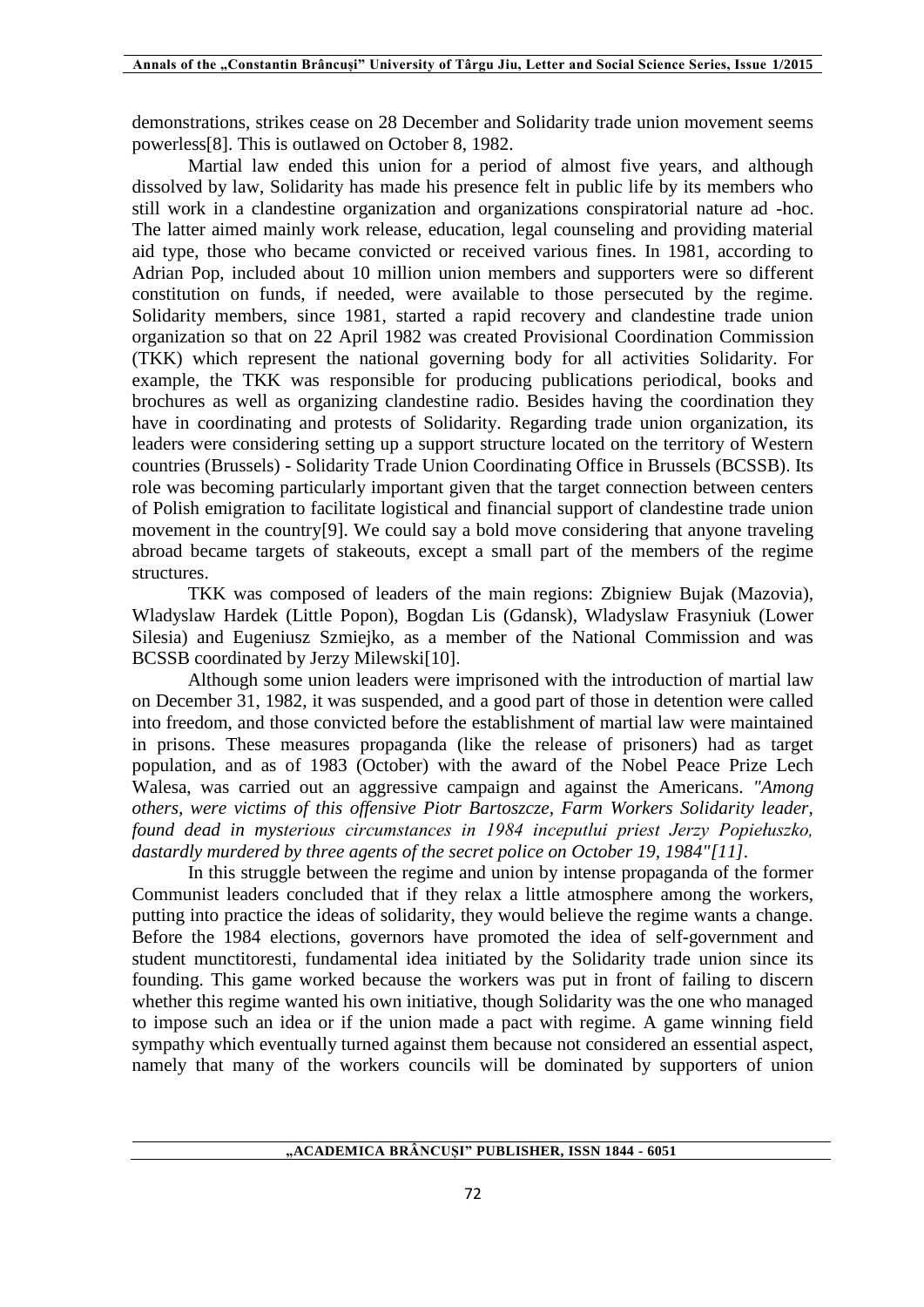solidarity. This proved to be inevitable, and we managed to stop several boards of directors decisions by companies to the detriment of employees[12]*.*

 Gradually we notice a slight change in terms of attitudes towards Solidarity governors, who can say that is due (or was imposed to some extent) enjoyed union support in the West. After 1982 there has been a considerable Nearby United States (US Congress granted a million dollars Solidarity) and their secret services intensify its activities in Poland in terms of recognition and economic espionage<sup>[13]</sup>.

Although governors mimics a slight rebound in February 1985 announcement amid rising prices, we see clearly that economic plan practiced by them is considering only tough measures. A measure unpopular among the population in general, and of solidarity, in particular, to February 28, 1985 union actions to organize a nationwide strike (strike which does not flow) lead to one result: the government back on measure of price increase. This is the first successful attempt of the union after 1982 to oppose the regime. An action, although unfinished, with a strong psychological effect in both population and members given the crisis that has passed in recent years Solidarity - Easy Segmentation of public trust in union rift between its leaders appeared during the transition fission time and organization[14].

In a later concluded, both from power and civil society, as just a series of talks at the Round Table facilitated the removal of blockage of the state, such as on 25 August 1988, the Minister of Interior proposed a series of debates between regime and Solidarity. Lech Walesa developed at August 25, 1988 a document was in preparation detrimental negotiations through three key areas: trade unions, pluralism and political and economic reforms. Adrian Pop says on these three areas that were to be discussed and negotiated, the state wanted to intervene in terms of their order. Basically they wanted a reversal of the order of discussions by starting negotiations with the process of democratization (political reform) bowing in recital as a common platform would be beneficial, continuing association with pluralism and ending with the drafting of a union Mondel. For those who wanted to lead such a reversal? Considering the order established by Walesa, the state wanted to be first established policy framework that is inserted in the Solidarity trade union and not to start with the legalization of trade unions in this case political reform tended towards democratization, something unacceptable to Moscow[15].

Solidarity proved to be a catalyst to consider if you are considering the approach of events in the Soviet bloc and its policies about which we can say that was imposed, even though the governors did everything possible to stop in front of the regime in Poland and left a strong spot on communism in the Soviet bloc. It is the first organization of this kind which, though intolerable, he managed to make his presence felt in politics. They obtained a dismantling totalitarian policy regarding relaxation of censorship and laws: freedom of association became tolerable by accepting debate clubs, mayors no longer enjoyed political appointment but were elected by vote economic plan was revised so population not have suffered factories autonomy was increased, increased tolerance to the presence of the private sector and joint ventures have been established the Polish-Western[16].

Undeniably demonstrate, Solidarity was a novelty for the world communist Central and Eastern Europe and the largest working class movement in the Soviet bloc. We are talking about an innovation which has led to a positive contamination has been turned into a domino effect of considering that *"elements of the new policy practiced by Solidarity in Poland - in the form of peaceful protests and civil disobedience, negotiations illustrate the*